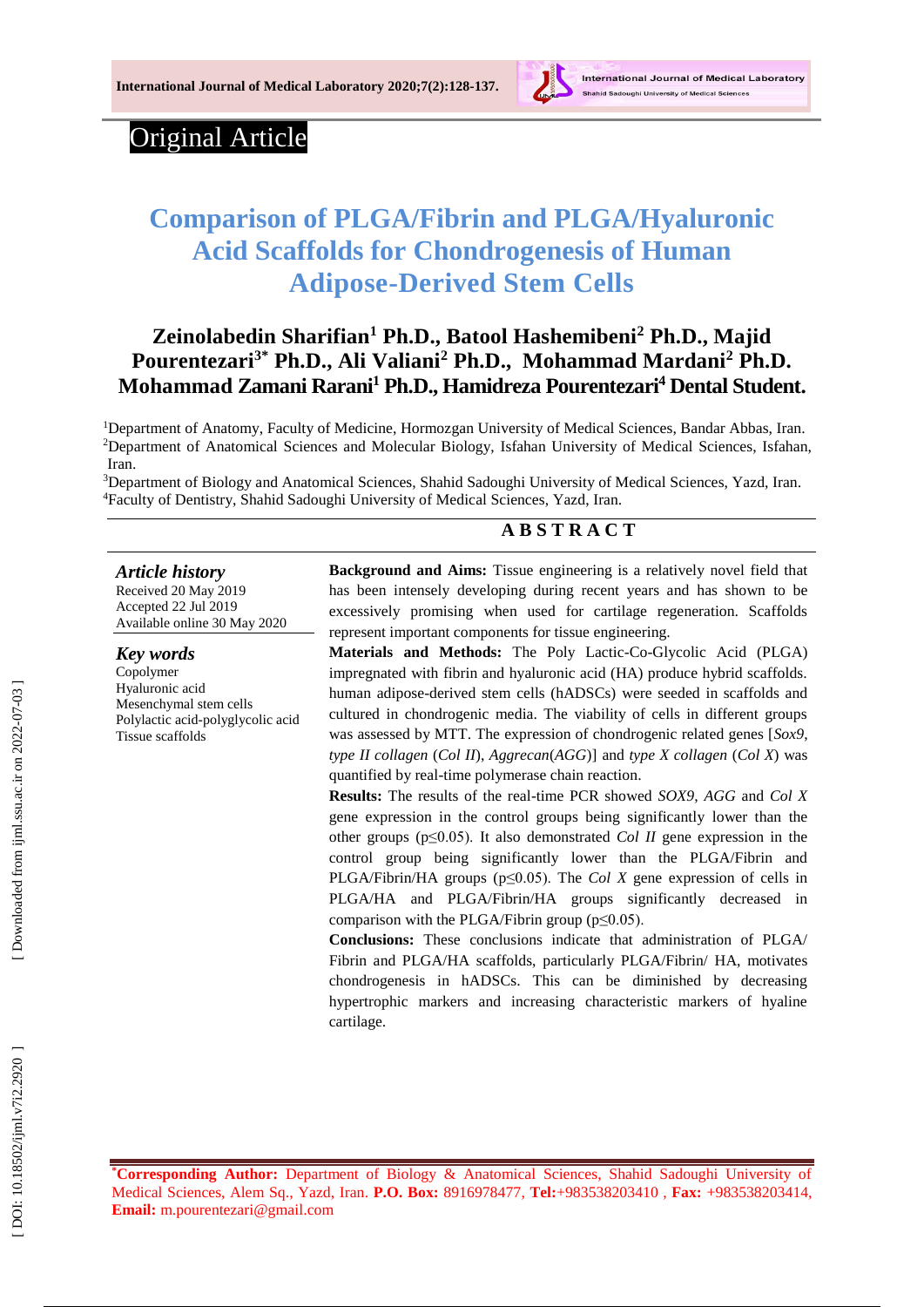# **Introduction**

In cartilage tissue engineering, it is important to supply a template for three -dimensional cultures of chondrogenic cells to construct biocompatible and biodegradable scaffolding. If conceivable, scaffolding should direct and, differentiation, cell survival, and generation of extracellular matrix, should modify controlled degradation, and provide mechanical integrity depending on the extent and site of the deficiency, and permit the release of nutrients and materials and waste products. [ 1 ] . In Poly D, L-Lactic-Colic Acid (PLGA), the acid-andlactic acid forms are in equal proportions. PLGA can be processed in about any configuration and extent. It is soluble in a wide range of common solvents including, tetrahydrofuran, chlorinated solvents, acetone or ethyl acetate. Mechanical strength , capacity of the hydrolysis, rapidity of degradation, and conduct of the polymer swelling are instantly affected by the degree of crystallization of the PLGA, determined by more on the molar ratio and the type of single monomer ingredients in the copolymer chain. PGA crystals, when polymerized with PLA, decrease the crystallinity of PLGA crystallization and, consequently, enhance hydrolysis and hydration [2].

Fibrin scaffold is a network of proteins that holds a variety of living tissues together. Fibrin has unique viscoelasticity and biocompatibility properties but its sustainability is weak and is destroyed quickly. Fibrin scaffold facilitates transfer of molecules and food as well as disposal of metabolites, the cell proliferation,

and migration. Numerous studies suggest that fibrin scaffolds support survival and proliferation of mesenchymal cells (MSCs) [3]. Hyaluronic acid (HA) scaffolds have been well established as a biomaterial for MSC delivery. HA hydrogels have been used to induce MSC adipogenesis, osteogenesis and keratinogenesis *in vitro* [ 4 ]. Researchers report that delivery of MSCs in HA hydrogels promotes chondrogenic gene expression [ 5 ]. HA is recognized to interact instantly with fibrinogen precursor fibrin by complex reversible ion interactions; however, it constructs an adequate adhesive surface that permits cells to migrate more freely [ 6 ].

In terms of accessibility, adipose tissue is at the forefront of stem cell resources due to its less painful and abundance and ease of collection from sources. Its adipose -derived stem cells (ADSCs) can be stored and propagated for a long time without losing their differentiating capacity, leading to the fact that large amounts of cells are increasingly being administered for cell therapy objectives. Several studies demonstrate that ADSCs -based cell therapy products show optimum efficiency and efficacy in some medical indications for even allogeneic and autologous objectives hence becoming as probable tools for reconstructing, replacing and regenerating damaged or dead cells [ 7 ] .

### **Materials and Methods**

#### **Chemicals**

All chemicals were provided by Sigma -Aldrich (St. Louis, MO, USA).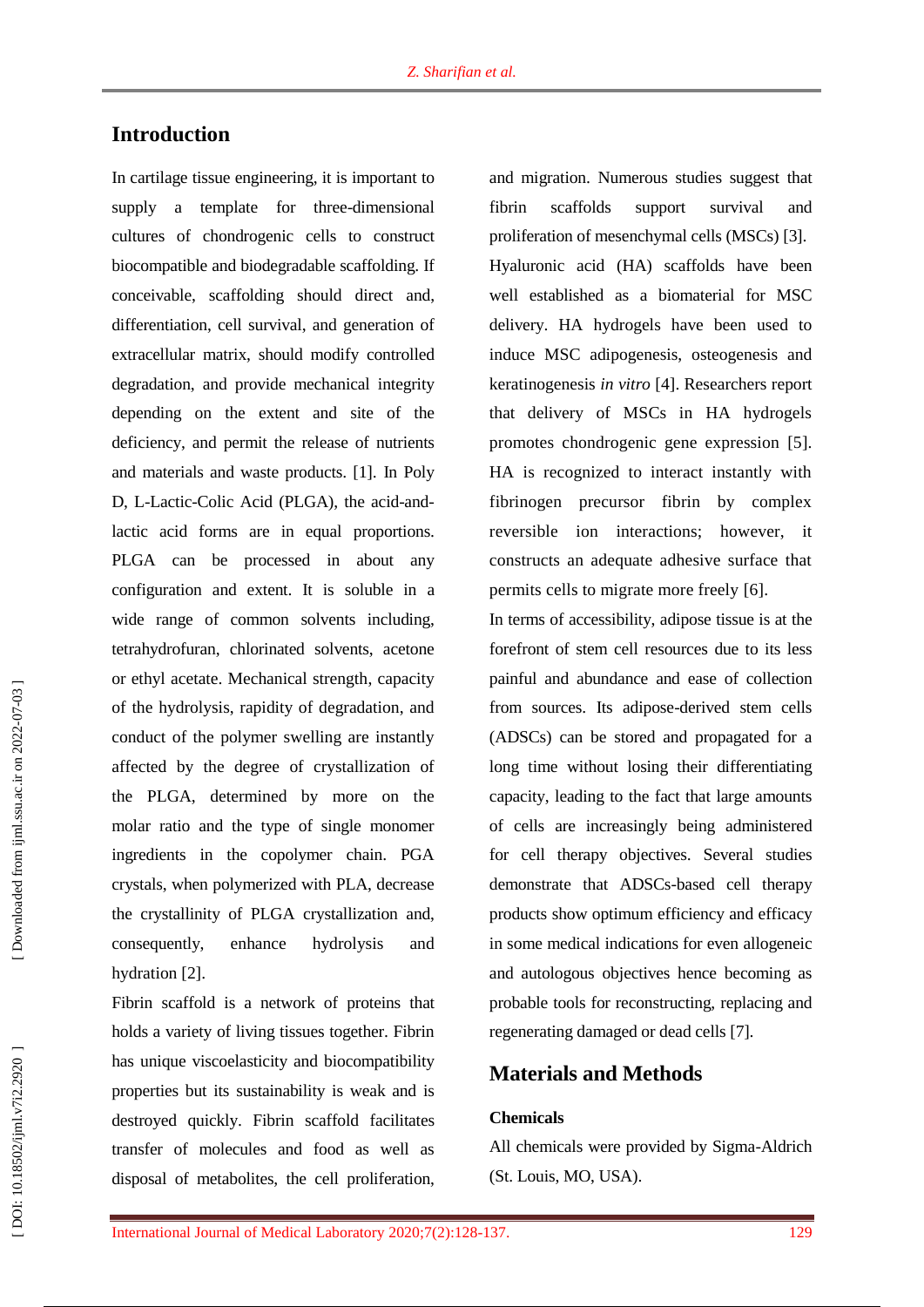#### **Isolation and culture of human ADSCs**

The samples of subcutaneous adipose tissue were harvested from three people aged 30 –35 years who underwent scheduled liposuction. The hADSC was obtained from human adipose tissue with ethical approval from the health research Ethics Committee of Isfahan university of medical sciences. The adipose tissue was isolated from human subcutaneous adipose tissue by enzymatic digestion of 1 mg collagenase IA per 1 g adipose tissue at 37°C for 30 min. Later, a complete cell culture medium [DMEM medium supplemented with 1% penicillin/streptomycin (Gibco) and 10% fetal bovine serum] was added to the cell suspension to neutralize the activity of the enzyme. Then, cell suspension was centrifuged for 7 min at 177 g and the supernatant was removed along with adipocytes. Finally, the resulting cellular pellet was cultured in a culture medium at 5% CO2, 37˚C conditions [ 3 ]. Additional cells were removed by changing the medium after 24 hr.

# **Experimental design and** *in vitro* **chondrogenic differentiation**

After isolating hADSCs and three passages, stem cells were subdivided into four subgroups: 1 - PLGA+hADSCs+chondrogenic medium, 2-PLGA/Fibrin+hADSCs+chondrogenic medium, and 3 - PLGA/Fibrin/HA+hADSCs+chondrogenic medium. Triplicate of each subgroup was prepared and cultured for 14 days [ 3 ]. At the end of the treatment period, cells were isolated from all scaffolds. Cell viability was assessed by MTT assay and gene expression [(*SOX-9*, *Aggrecan* (*AGG*), *type II collagen* (*Col II*), *type X collagen* (*Col X*)] was evaluated by real-time polymerase chain reaction (PC R ).

Harvested hADSCs from the  $3<sup>rd</sup>$  passage, were resuspended in chondrogenic medium (high glucose Dulbecco's modified Eagle medium, supplemented with 1% ITS +Premix, 40 μg/ml proline, 100 nM dexamethasone, 50 μg/ml ascorbate - 2 -phosphate, 100 μg sodium pyruvate, 1% penicillin -streptomycin, linoleic acid 5 μg/ml and bovine serum albumin 0.5 mg/ml) [ 8 ]. For loading the cells on scaffolds (3 mm in height and 7 mm in diameter),  $2\times10^6$  cells in 200 ml of medium were loaded on each scaffold and then plate incubated in %5 CO2 and 37ºC for 2 hrs. Finally, 500 μml of the chondrogenic medium was added to each well. The half amount of medium was changed twice a week.

#### **Fabrication of the PLGA scaffold**

3-D PLGA (48/52 wt % poly (lactide)/poly (glycolide) scaffold was prepared via solvent casting and particulate leaching methods. Briefly, polymer/solvent solution (8% w/v concentration of PLGA in methylene chloride) was cast in cylindrical silicon molds (7×3 mm) in which sodium chloride (approximately 180 micrometers in particle size) was filled with salt particles. Then the scaffolds were placed at room temperature for 12 hours to dry. To leach out NaCl particles, the samples were immersed in deionized water for 3rd in 2 days to produce highly porous structure [9].

#### **Fibrinogen and thrombin preparation**

Fibrinogen and Fresh frozen plasma (FFP) were achieved from the Isfahan Blood Transfusion Organization. The FFP (15ml) was mixed with gluconate calcium (10 ml) for 3 hr at 37°. It was incubated and then centrifuged for 10 min at 565 g. The supernatant was collected as a thrombin.

DOI: 10.18502/ijml.v7i2.2920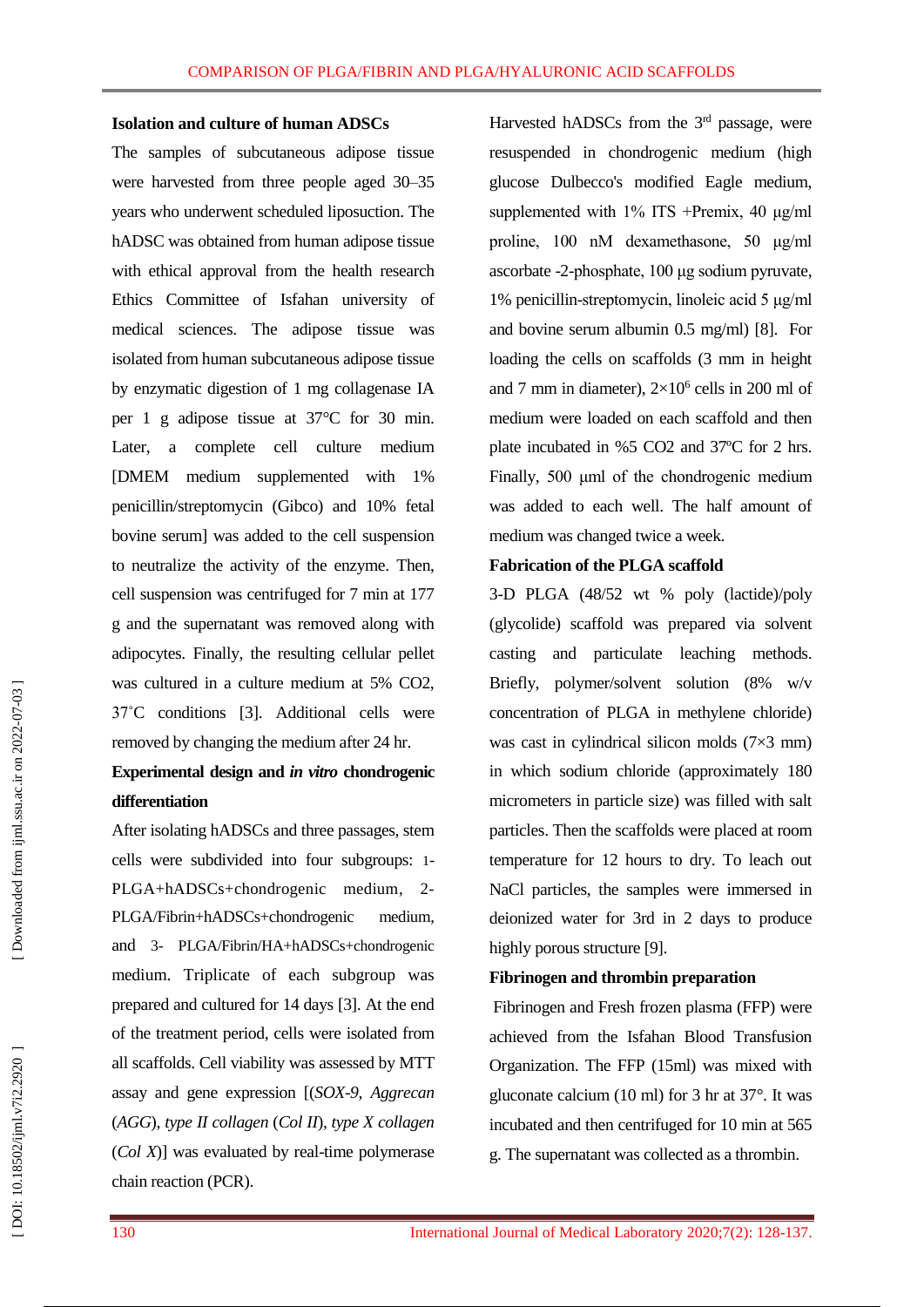**Cell viability assay by MTT (3 -(4,5 -dimethyl) thiazol - 2 -yl -2,5 -dimethyltetrazolium bromide)**

The viability and proliferation of differentiated cells from PLGA/Fibrin, PLGA/HA and PLGA/Fibrin/HA scaffolds were estimated with MTT assay. The chondrogenic medium was removed and the MTT solution (4mg/ml) was added to each well and incubated at 37 ˚C for 4hr. Then the medium was omitted, and intracellular formazan was solubilized by adding 400 μl of dimethyl sulfoxide. The absorbance of each well was read at 570 nm by enzyme -linked immunosorbent assay plate reader (Hiperion MPR4, Germany) [10 ]. This analysis was repeated in triplicate.

#### **Real -time polymerase chain reaction assay**

At first, PLGA/Fibrin, PLGA/HA and PLGA/Fibrin/HA scaffolds , on day 14 , were washed with PBS and for digestion, they were placed in 0.15 mM NaCl (Merck) and 1.5% 55 mM citrate sodium (Sharlau). The resultant solution was centrifuged at 1200 rpm for 10 min and the derived cell pellet was used for the extraction of RNA with RNeasy mini kit (Qiagen). For leasing cells, a mixture of 10 microliters of 2 -mercaptoethanol (Sigma) and 990 microliters of Invitrogen was first kept at room temperature for 5 minutes. In the subsequent phase, 200 μl of chloroform was added for 2–3 min at room temperature , shaken extremely, and centrifuged at C. 4° at 12000 g for 15 min. The supernatant aqueous phase was transported into a 1.5 ml microtube and the same volume of ethanol 70% was added and then mixed. The resultant solution was transferred to columns in the kit and the rest of the instruction was carried out according to the kit protocol in

which RNase free DNase set (Qiagen) was applied for elimination of possible DNA contamination. The extent of derived RNA was measured by spectrophotometer (Biophotometer, Eppendorf) at 260/280 nm wavelength. Reverse transcription for cDNA, 100 ng RNA was used by recruitment of RevertAid<sup>TM</sup> First Strand cDNA Synthesis Kit (Fermentas) according to manufacturer's protocol. Relative quantification of the expression *AGG*, *Col II*, *SOX9*, and *Col X* was measured, using Maxima SYBR® Green/Roxq PCR Master Mix 2X (Fermentas), with GAPDH primer as an internal control. Realtime PCR reactions were performed using the Comparative Ct (∆∆Ct) method. The reactions were conducted in 20 µl with, 10 µl SYBR® Green, 7.5 µl H <sup>2</sup>o, 0.25 µM forward and reverse primers and 1.5 µl cDNA as planned by Step One Plus Real -Time PCR system (Applied Biosystem): primary denaturation in 95° for 10 min, denaturation in 95° for 15 secs, Annealing and Extension in  $60^{\circ}$  for 1 min -the whole process was done 40 cycles - and finally melt curve (increment 0.3°C, 60°C→95°C) was depicted. All experiments were performed in triplicates for each specimen [11 ]. The applied primers for Real -Time PCR are indicated in table 1.

#### **Statistical analysis**

All statistical analyses were performed using SPSS software for windows (Statistical Package for the Social Sciences, version 19, SPSS Inc., Chicago, Illinois, USA). Data were expressed as mean±SEM. To verify the normal distribution of the data, the Kolmogorov -Smirnov test was used. Data were then analyzed using one -way ANOVA and LSD post hoc tests. Values with P<0.05 were considered statistically significant.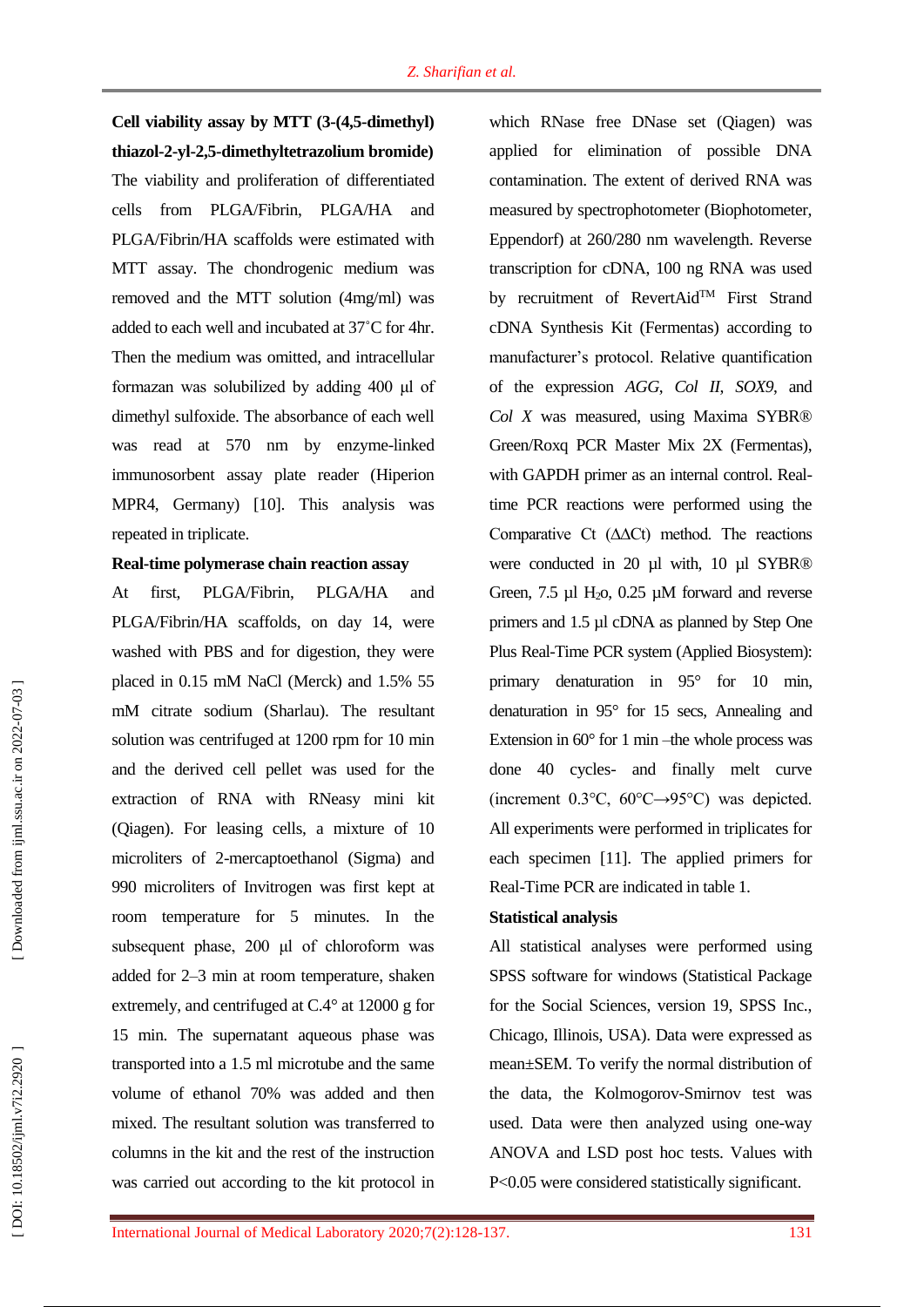## **Results**

#### **MTT assay**

The MTT results indicated the viability being significantly higher in the control group  $(77\pm4.61)$ , than the PLGA/Fibrin/HA group (63.34±2.96) (Fig. 1).

#### **Real -time PCR analysis**

The results of the real -time PCR indicated *SOX9*, *AGG* and *Col X* gene expression in the control groups being significantly lower than the other groups (P≤0.05). It also revealed *Col II* gene expression in the control group being significantly lower than the PLGA/Fibrin and PLGA/Fibrin/HA groups (P≤0.05). The results demonstrated *SOX9* gene expression in

the PLGA/Fibrin (5.38±0.4) group being significantly higher than the PLGA/HA  $(3.26\pm0.47)$  and PLGA/Fibrin/HA  $(3.21\pm63)$ groups. However, no significant differences were found between PLGA/HA and PLGA/Fibrin/HA groups  $(P \le 0.05)$ . The results of the real-time PCR showed *AGG* gene expression in the PLGA/HA (3.72±0.32) group being significantly lower than the PLGA/Fibrin/HA (6.26±0.98) group (P≤0.05). The *Col X* gene expression of cells in PLGA/HA  $(2.2\pm0.17)$ and PLGA/Fibrin/HA (3.18±.65) groups significantly decreased in comparison with the PLGA/Fibrin  $(4.68\pm0.32)$  group  $(P \le 0.05)$ (Fig. 2).

**Table 1.** Gene sequence of primers

| Gene              | Primer sequences (forward and reverse) |
|-------------------|----------------------------------------|
| collagen II-F     | CTGGTGATGATGGTGAAG                     |
| collagen $II - R$ | <b>CCTGGATAACCTCTGTGA</b>              |
| $s(x-9)$ -F       | <b>TTCAGCAGCCAATAAGTG</b>              |
| $s(x-9-R)$        | <b>TTCAGCAGCCAATAAGTG</b>              |
| collagen $x - F$  | <b>AGAATCCATCTGAGAATATGC</b>           |
| collagen $x - R$  | <b>CCTCTTACTGCTATACCTTTAC</b>          |
| Aggrecan-F        | <b>GTGGGACTGAAGTTCTTG</b>              |
| Aggrecan-R        | <b>GTTGTCATGGTCTGAAGTT</b>             |
| <b>GAPDH-F</b>    | AAGCTCATTTCCTGGTATG                    |
| $GAPDH-R$         | <b>CTTCCTCTTGTGCTCTTG</b>              |
|                   |                                        |



**Fig . 1.** Comparison of MTT assay results between control, PLGA, PLGA/Fibrin, PLGA/HA and PLGA/Fibrin/HA groups. a: Significant compared to the Control group (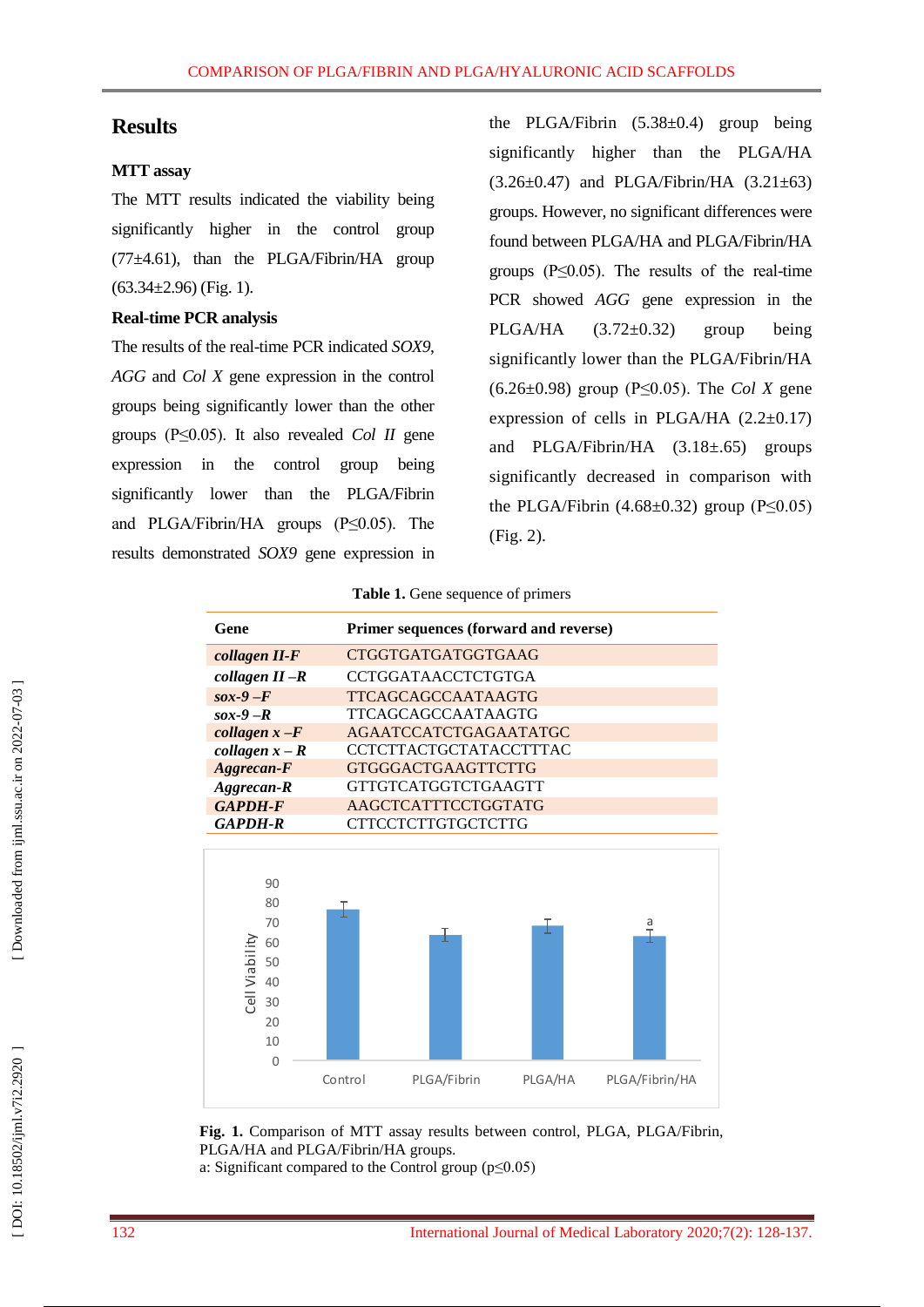

**Fig . 2.** The results of *SOX9* (A), *AGG* (B), *Col II* (C) and *Col X* (D) gene expression in the control, PLGA, PLGA/Fibrin, PLGA/HA and PLGA/Fibrin/HA groups. C=Control; P/F=PLGA/Fibrin; P/H=PLGA/ Hyaluronic Acid; P/F/H=PLGA/Fibrin/ Hyaluronic Acid

a: Significant compared to the Control group

b: Significant compared to PLGA/Fibrin group

c: Significant compared to PLGA/HA group (P≤0.05)

# **Discussion**

Although bone marrow -derived mesenchymal stem cells (BM -MSCs) have been the focus of attention for cartilage repair, human adipose derived stem cells might be a more suitable alternative for cartilage cell therapy. Compared to BM -MSC, they are easier to harvest at elevated frequencies and more permanent in long-term cultivation [12]. Tissue engineering is specified as an interdisciplinary field that has been applied ranging from life sciences and engineering to the progression of biological possible

availability both functionally and physically reconstructing damaged tissue. [13 ]. Porous scaffolds made of biodegradable and biocompatible polymers play an important role in tissue engineering and regenerative medicine. Among diverse types of scaffolding matrices, PLGA is significant and very favorite because of its modifiable demolition rate, processing, approvable mechanical properties, etc . [14 ]. One study indicated that MSCs seeded on PLGA can differentiate into chondrocytes without cytokine stimulation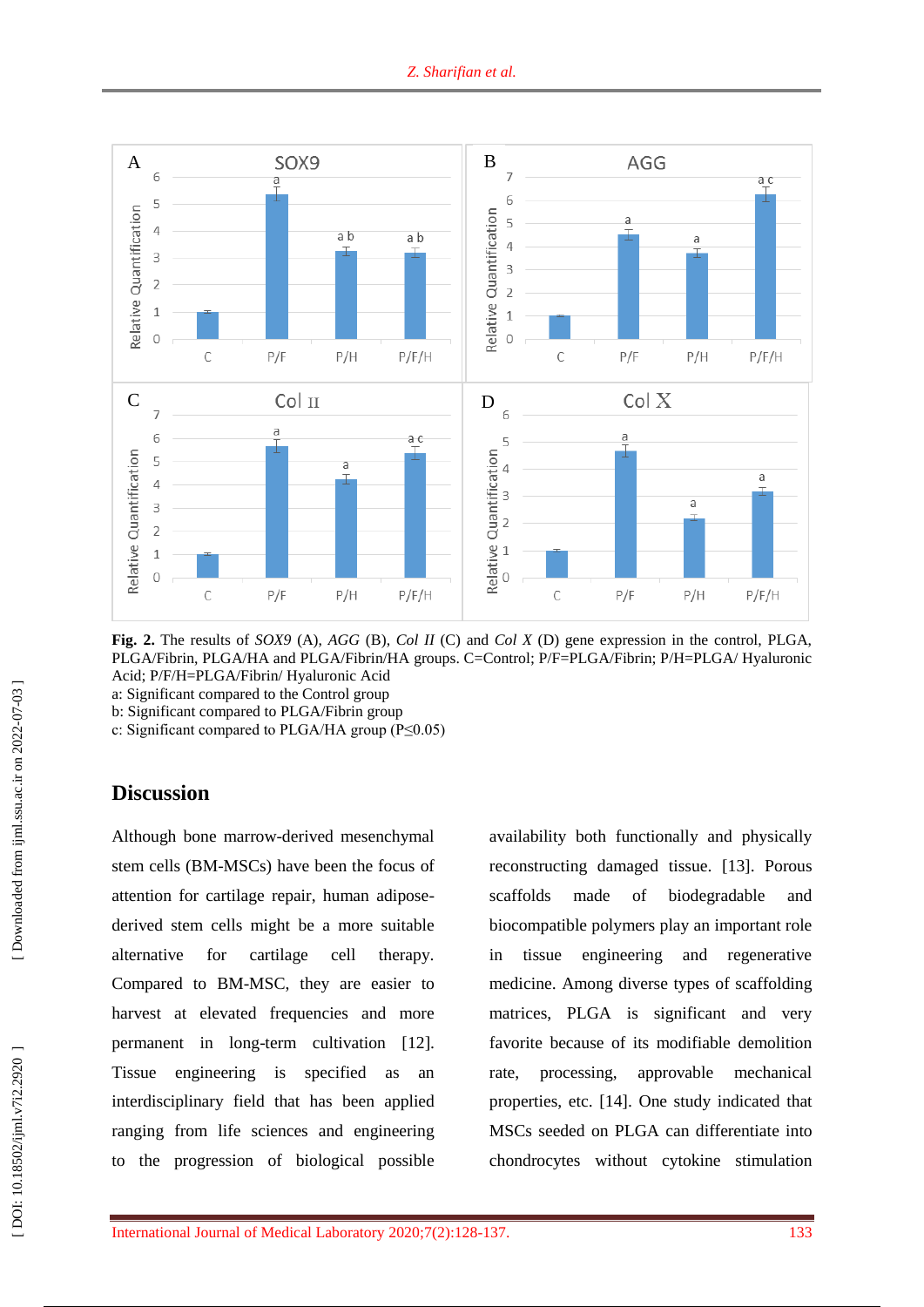[15 ]. We used hybrid scaffolds in this study, because PLGA mesh acts as the skeleton of the scaffold and Fibrin , and HA provide s accommodation for the cells.

HA [16 ] and Fibrin [ 3 ] available ECM for cross-cell-to-cell cross-linking is very significant for the accumulation of cells before precartilagous compaction. SOX9, but then, is one of the main markers to be expressed in precartilage -dense cells. in addition, SOX9 is a transcription factor needed for the expression of Col II and AGG, which is expressed throughout cell density to differentiation into condrocytes. [17 ]. In this study, we demonstrated that the PLGA with Fibrin and HA induces cell promotes and aggregation the expressions of the cartilage -specific gene including *SOX9*, *Col II*, and *AGG* in hADSCs. Recently, several natural and synthetic formatives have been extensively used to construct scaffolding for tissue engineering objectives. Multiple studies have effectively cultured cartilage cells, reconstituted tissue engineered cartilage, and transplanted engineered cartilage. Accordingly, compatible scaffolds that bear potential for cell proliferation and matrix aggregation have been studied. The advantages of artificial scaffolding include high repeatability, controllable destruction rate, and easy construction in certain shapes while natural scaffolding usually mimics the main elements of natural texture [18 ] .

Concerning the cell viability, our results are contrary to those of Hashemibeni's et al study; they concluded that fibrin promotes the viability and proliferation of the hADSCs in fibrin scaffold compared to other scaffolds [ 3 ]. In our study, declining proliferation in the PLGA/Fibrin/HA group may be due to a decrease in proliferation and increased cell differentiation in the PLGA/Fibrin/HA group compared to the control group.

In the last years, HA has been shown to protect both MSC and cartilage cells as well as encourage their proliferation in laboratory conditions *(in vitro)* [19]. HA can reinforce the preservation of the cellulose phenotype of chondrocyte osteoarthritis and at the same time enhance the generation of glucosamine molecules in each cell [20 ]. Additionally, study by zhu et al. The success of HA -based scaffolds in combination with calcium I or other glycosaminoglycans is permitted. These changes increase the differentiation of mesenchymal stem cells into a chronic phenotype and reduce the expression of genes associated with hypertrophy with the results confirmed in vitro and in vivo conditions using naked mouse models [19 ]. Gene expression of *Col X* has been described to be the marker of hypertrophic chondrocytes [21 ]. In our study, HA also reduced *Col X*, which is one of the markers of hypertrophy. HA is a composition of the extracellular matrix (ECM) that can provide cells with a 3 -D microenvironment the same as natural conditions. Liu et al. made an HA to encapsulate the MSCs administrating hydrosulfonic acid, HA and bisacrylamide PEG to repair the full-thickness cartilage defect of the femoral trochlea of rabbit [22 ]. The sulfated HA exhibits significantly enhanced chondrogenesis, gradual degradation and suppresses the hypertrophy of encapsulated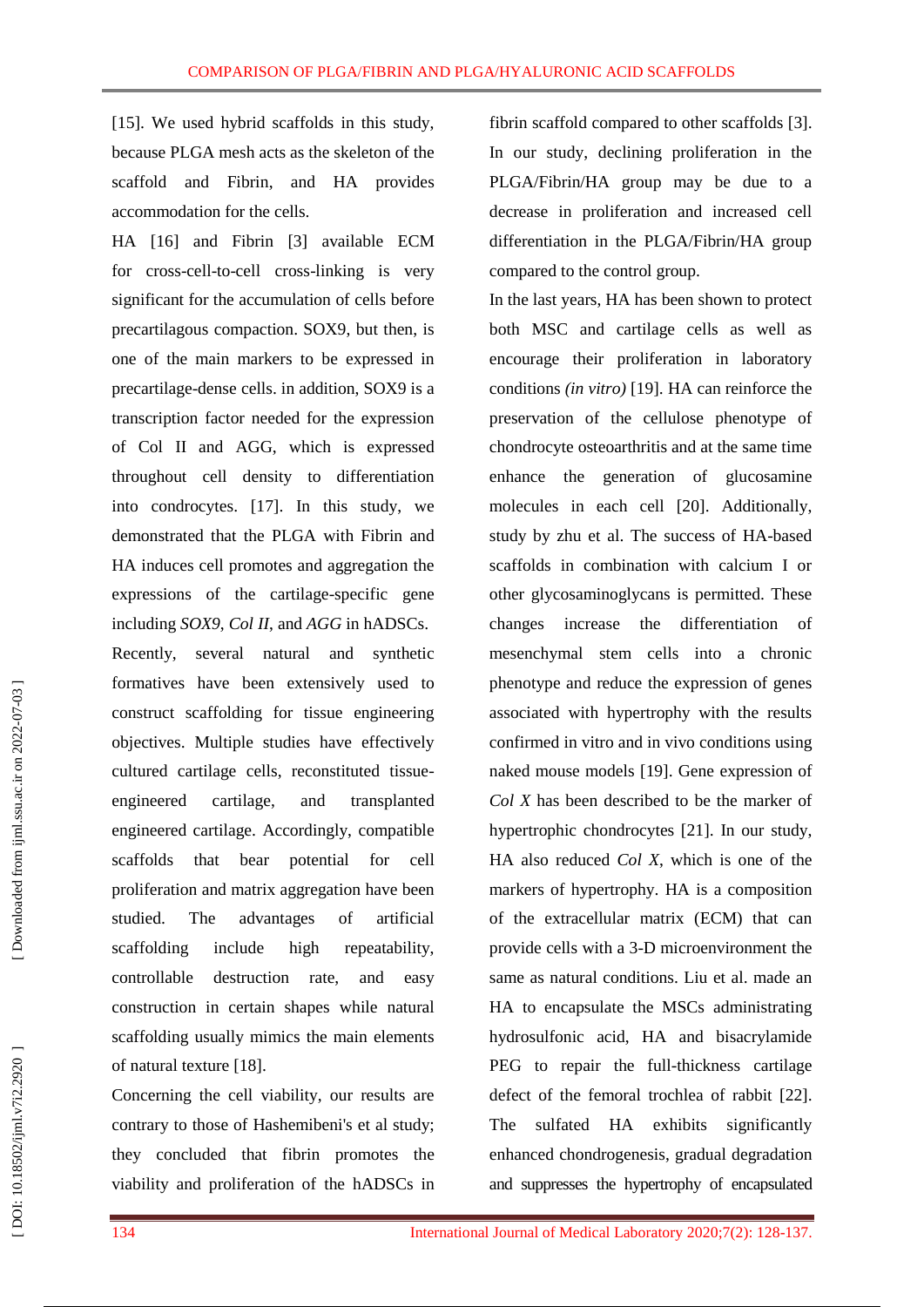MSCs both *in vitro* and *in vivo* . also, It can inhibit cartilage hypertrophy and abrasion in the osteoarthritic joints of the animal [23 ]. in the present study, HA also increased the expression of specific cartilage genes (*Sox9* , *Col II*, *AGG*). Moreover, the conjugation of N cadherin peptides onto HA stimulates both cartilage -specific matrix production and early chondrogenesis of MSCs, Similarly, it was shown in this study that HA in PLGA/HA and PLGA/Fibrin/HA upregulates the expression levels of these genes significantly [24 ]. Lysine methyl ester modified HA scaffolding cross -linking exhibits morphologically, mechanically, water absorption and adequate stability to preserve the comparative identity of the chondrocytes [25 ]. Dragoo et al. showed that fibrin is the most suitable scaffold for the retrieval of rabbit articular cartilage [26 ]. Moreover, Girandon et al. showed that ADSCs can reproduce and survive in a fibrin scaffold [27]. Human source fibrin was manually made and used in this study. Although fibrin has unique viscoelastic properties, it is weak in terms of sustainability and also degrades rapidly. Cakmak et al. transplanted chondrocytes with injectable fibrin and established that this method can achieve cartilage tissue renewal. They injected chondrocyte -fibrin into the forehead and interocular regions of rabbits and after 8 weeks they showed neocartilage reconstruction [28 ]. Lee et al. stated that injecting synovium -derived MSCs with injectable collagen/HA/fibrinogen composite

gel into the rabbit model regenerates and repaires osteochondral defect in knee. Through histological analysis, they showed that GAG and Col II are accumulated in the ECM. Further, a hyaline -like cartilage was generated. The defects had been repaired with hyalinelike cartilage tissue after 24 weeks [29 ]. Regarding *AGG* and *Col II*, evidence showed that in the PLGA/Fibrin/HA group compared to control and PLGA/HA is recognized significantly higher in expression. Although there were remarkable *SOX9* differences in PLGA/Fibrin hybrid scaffold with the PLGA/Fibrin and PLGA/Fibrin/HA groups, there was no significant variation in the semi quantitative gene expression assessment for *Col II*, *AGG*, and *Col X* .

### **Conclusion**

In this study, compariotion of synthetic and natural matrices were applied as scaffolds. PLGA/fibrin and PLGA/HA scaffolds, especially PLGA/Fibrin/HA hybrid scaffold promote early *in vitro* chondrogenesis of hADSCs proven using chondrogenic differentiation markers, including *Col II*, *AGG*, and *SOX9*. This study suggests that PLGA/Fibrin/HA hybrid scaffold may serve as a potential structural basis for the *in vitro* tissue engineered articular cartilage construct.

### **Conflict of Interest**

No potential conflict of interest relevant to this article was reported .

### **Acknowledgments**

The authors thank all their colleagues at Isfahan University of Medical Sciences, Isfahan, Iran for their cooperation.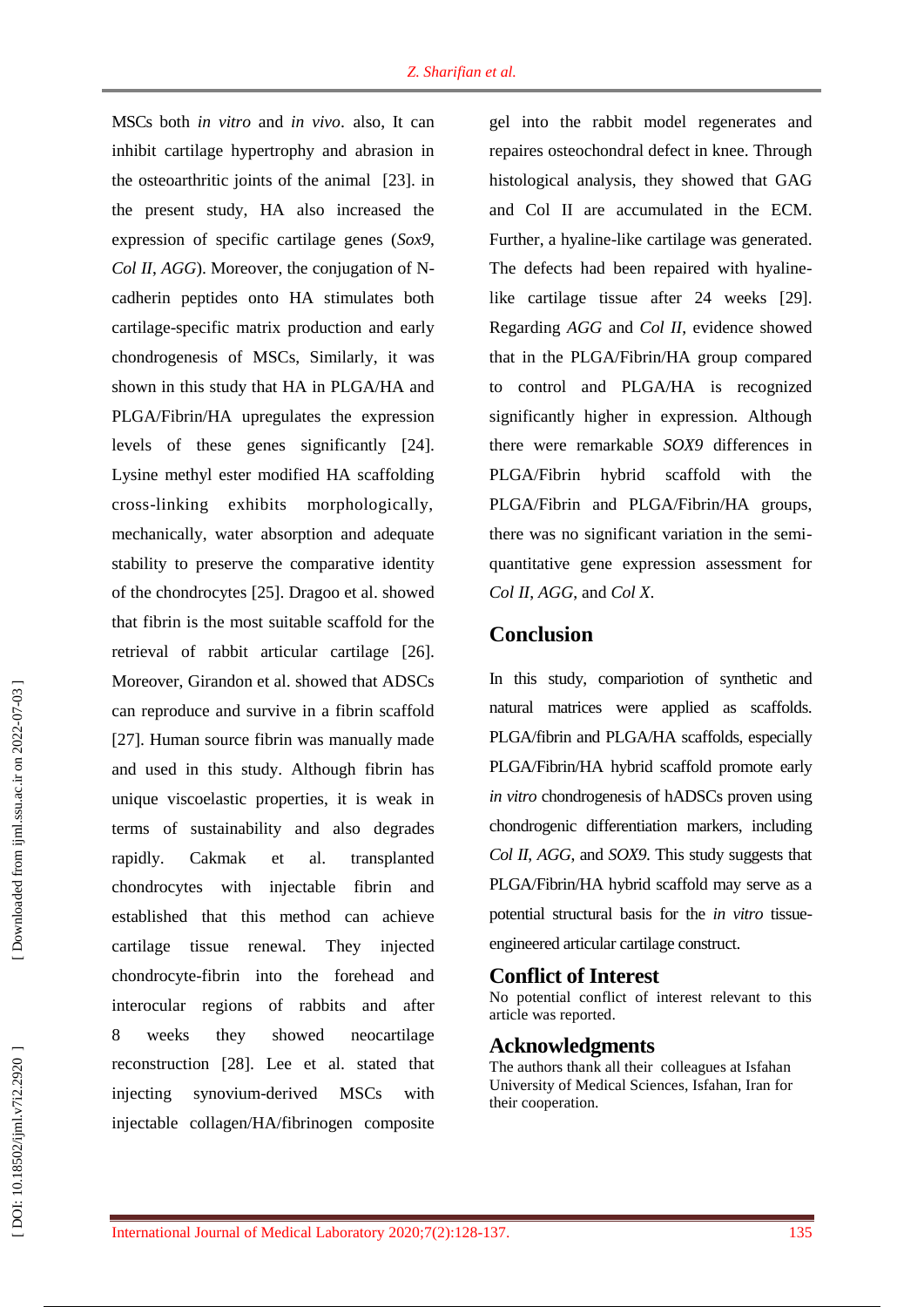# **Reference s**

- [ 1]. Paduszyński P, Aleksander -Konert E, Zajdel A, Wilczok A, Jelonek K, Witek A, et al. Changes in expression of cartilaginous genes during chondrogenesis of Wharton's jelly mesenchymal stem cells on three -dimensional biodegradable poly (L -lactide -co -glycolide) scaffolds. Cell mol biol lett. 2016; 21(1): 14.
- [ 2]. Makadia HK, Siegel SJ. Poly lactic -co -glycolic acid (PLGA) as biodegradable controlled drug delivery carrier. Polymers. 2011; 3(3): 1377 - 397.
- [ 3]. Hashemibeni B, Valiani A, Esmaeli M, Kazemi M, Aliakbari M, I ranpour FG. Comparison of the efficacy of piascledine and transforming growth factor β1 on chondrogenic differentiation of human adipose -derived stem cells in fibrin and fibrin -alginate scaffolds. Iran J Basic Med Sci. 2018; 21(2): 212.
- [ 4]. Snyder TN, Madhavan K, Intrator M, Dregalla RC, Park D. A fibrin/hyaluronic acid hydrogel for the delivery of mesenchymal stem cells and potential for articular cartilage repair. J Biologic Eng. 2014; 8(1): 10.
- [5]. Chung C, Burdick JA. Influence of threedimensional hyaluronic acid microenvironments on mesenchymal stem cell chondrogenesis. Tissue Eng Part A. 2008; 15(2): 243 -54.
- [ 6]. LeBoeuf RD, Raja R, Fuller G, Weigel P. Human fibrinogen specifically binds hyaluronic acid. J Biologic Chem. 1986; 261(27): 12586 - 2592.
- [ 7]. Mazini L, Rochette L, Amine M, Malka G. Regenerative capacity of adipose derived stem cells (ADSCs), comparison with mesenchymal stem cells (MSCs). Int J Mol Sci. 2019; 20(10): 2523.
- [ 8]. Hashemibeni B, Razavi S, Esfandiary E, Karbasi S, Mardani M, Nasresfahani M. Induction of chondrogenic differentiation of human adipose -derived stem cells with TGF -β3 in pellet culture system. Iran J Basic Med Sci. 2008; 11(1): 10 -7.
- [ 9]. Tavakoli E, Mehdikhani -Nahrkhalaji M, Hashemi -Beni B, Zargar -Kharazi A, Kharaziha M. Preparation, characterization and mechanical assessment of poly (lactide -co -glycolide)/ hyaluronic acid/fibrin/bioactive glass nano composite scaffolds for cartilage tissue engineering applications. Procedia Mater Sci. 2015; 11: 124 -30.
- [10]. Hashemibeni B, Pourentezari M, Valiani A, Zamani M, Mardani M. Effect of icariin on the chondrogenesis of human adipose derived stem cells on poly (lactic -co -glycolic) acid/fibrin composite scaffold. Int J Adv Biotech Res. 2017; 8(2): 595 -605.
- [11]. Mardani M, Hashemibeni B, Ansar MM, Esfahani SHZ, Kazemi M, Goharian V, et al.

Comparison between chondrogenic markers of differentiated chondrocytes from adipose derived stem cells and articular chondrocytes in vitro. Iran J Basic Med Sci. 2013; 16(6): 763.

- [12]. D'andrea F, De Francesco F, Ferraro GA, Desiderio V, Tirino V, De Rosa A, et al. Large scale production of human adipose tissue from stem cells: a new tool for regenerative medicine and tissue banking. Tissue Eng Part C: Methods. 2008; 14(3): 233 -42.
- [13]. Dai W, Kawazoe N, Lin X, Dong J, Chen G. The influence of structural design of PLGA/collagen hybrid scaffolds in cartilage tissue engineering. Biomaterials. 2010; 31(8): 2141 - 152.
- [14]. Pan Z, Ding J. Poly (lactide -co -glycolide) porous scaffolds for tissue engineering and regenerative medicine. Interface Focu s 2012; 2(3): 366 -77.
- [15]. Sonomoto K, Yamaoka K, Kaneko H, Yamagata K, Sakata K, Zhang X, et al. Spontaneous differentiation of human mesenchymal stem cells on poly -lactic -co glycolic acid nano -fiber scaffold. PLoS One. 2016; 11(4): e0153231.
- [16]. Knudson CB. Hyaluronan and CD44: strategic players for cell -matrix interactions during chondrogenesis and matrix assembly. Birth Defect Res Part C. 2003; 69(2): 174 -96.
- [17]. Kawakami Y, Rodriguez -León J, Belmonte JCI. The role of TGFβs and Sox9 during limb chondrogenesis. Curr Opinion Cell Biol. 2006; 18(6): 723 -9.
- [18]. Davies RL, Kuiper NJ. Regenerative medicine: a review of the evolution of autologous chondrocyte implantation (ACI) therapy. Bioengineering. 2019; 6(1): 22.
- [19]. Zhu M, Feng Q, Sun Y, Li G, Bian L. Effect of cartilaginous matrix components on the chondrogenesis and hypertrophy of mesenchymal stem cells in hyaluronic acid hydrogels. Journal of Biomedical Materials Research Part B: App Biomater. 2017; 105(8): 2292 -300.
- [20]. Bauer C, Berger M, Baumgartner RR, Höller S, Zwickl H, Niculescu -Morzsa E, et al. A novel cross -linked hyaluronic acid porous scaffold for cartilage repair: an in vitro study with osteoarthritic chondrocytes. Cartilage. 2016; 7(3): 265 -73.
- [21]. Wu SC, Chang JK, Wang CK, Wang GJ, Ho ML. Enhancement of chondrogenesis of human adipose derived stem cells in a hyaluronan enriched microenvironment. Biomaterials. 2010; 31(4): 631 -40.
- [22]. Liu Y, Shu XZ, Prestwich GD. Osteochondral defect repair with autologous bone marrowderived mesenchymal stem cells in an injectable,